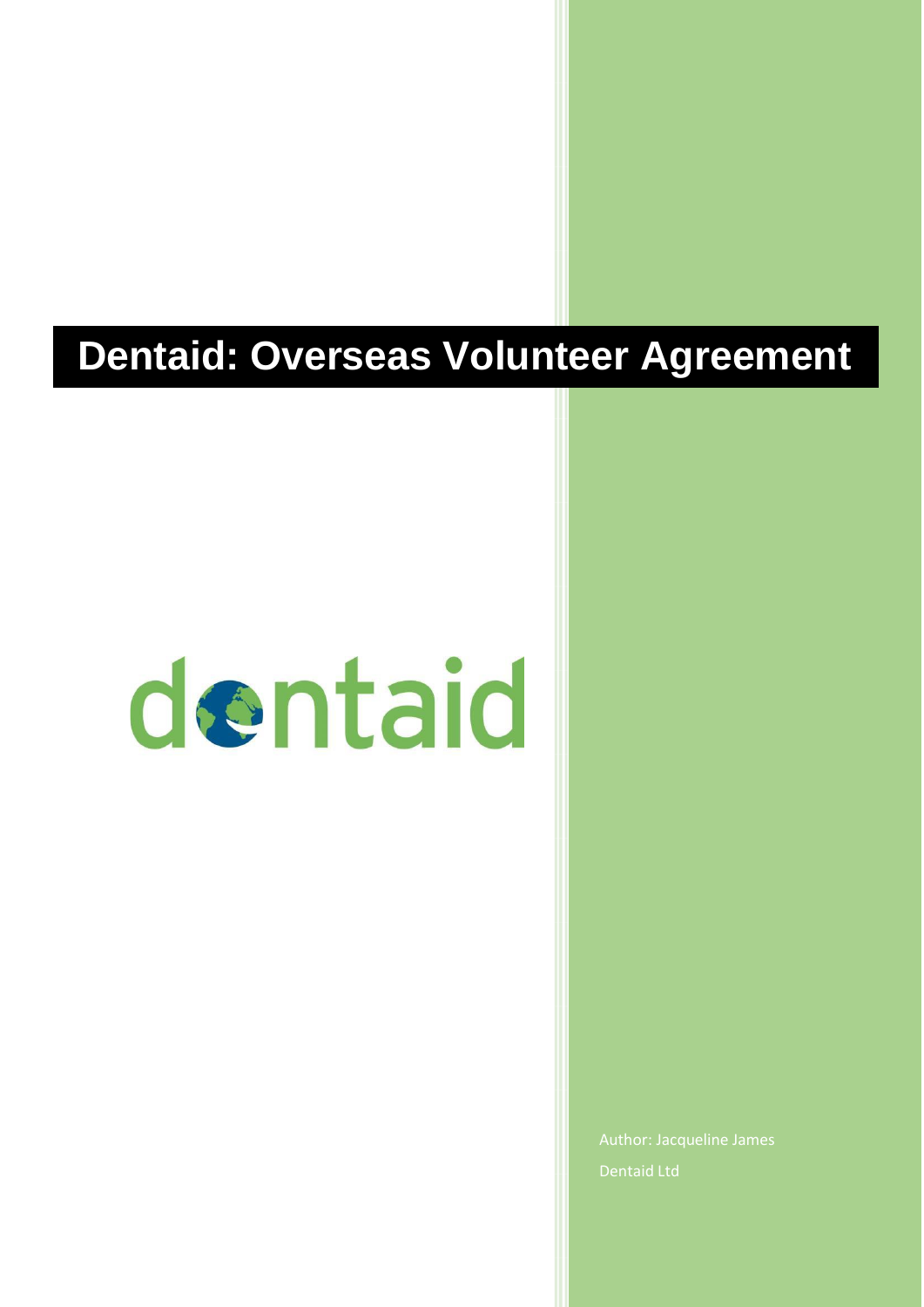# dentaid

# <span id="page-1-0"></span>**Contents**

## <span id="page-1-1"></span>**Aims of a Dentaid Overseas Volunteer Experience**

- To support the provision of effective and sustainable community oral health programmes.
- To provide oral health education and preventative dental treatments.
- To provide pain relief dental treatments.
- To actively fundraise for Dentaid to fund their ongoing work.
- To increase awareness and support for Dentaid's work in the UK and overseas.

#### <span id="page-1-2"></span>**Commitment**

By applying to join a Dentaid Overseas Volunteer Experience you agree to commit yourself to the dental mission that you are applying for and to the following terms and conditions:

## <span id="page-1-3"></span>**1. Funding**

- Dentaid does not have the means to finance volunteers' expenses and therefore the volunteer will raise the necessary funds within the required timescales detailed below.
- The minimum amount to be raised by the volunteer is the advertised cost of the Volunteer Experience (VE).
- To secure a place on the volunteer experience the volunteer will pay £300 non-refundable deposit, which will be invoiced by Dentaid once the application has been approved. You will be given two weeks to pay the invoice. Failure to pay the invoice within this time will result in loss of the place on the volunteer experience. Places are given on a first come, first served basis on payment of the deposit.
- Although it is possible to fund most of the volunteer experience by fundraising it is preferred that the volunteer pays the deposit themselves. The deposit payment is deducted off the final amount due.
- A further three instalments are required as described in the payment schedule table below. All funds must be paid to Dentaid by the due dates, with the final balance due 10 weeks before departure. Funds can be raised through fundraising activities or paid in instalments at any time as long as the appropriate amount has been received by the due date.
- Payment schedule:

|                                                       | All VE's, except | Morocco VE      |
|-------------------------------------------------------|------------------|-----------------|
|                                                       | Morocco          |                 |
| Deposit with application to secure place              | £300             | £300            |
| 1 <sup>st</sup> instalment, 24 weeks before departure | £500             |                 |
| 2 <sup>nd</sup> instalment, 18 weeks before departure | £500             | £500            |
| 3rd instalment, 10 weeks before departure             | Balance payment  | Balance payment |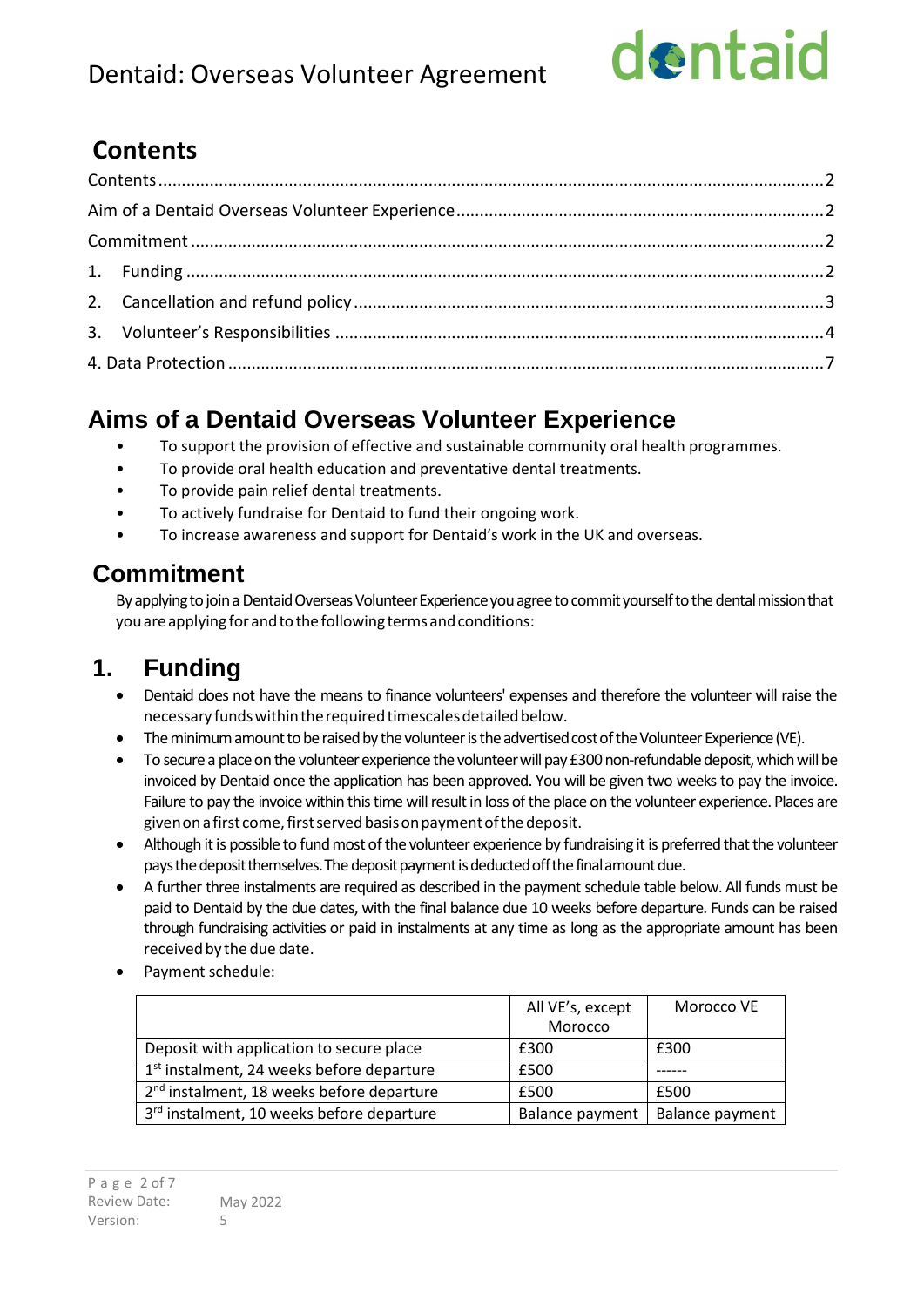

- On each due date an invoice will be raised for any outstanding funds required to reach the appropriate amount due by that date. If the invoice is not paid, Dentaid reserves the right to withdraw the volunteers place on the VE without any refund of money already paid.
- The cost of the VE covers the following:
	- o Flights from London only
	- $\circ$  Accommodation in country
	- o Airporttransfers
	- o Foodandtransportonworkingdays
	- o Supplyofbasicdentalequipment,materialsandconsumablesforthemission
	- $\circ$  Support for the host project and Dentaid's ongoing work
- The following costs will not be covered by raised funds:
	- $\circ$  Vaccinations and anti-malaria medication
	- o Travel insurance
	- o Covid-19 tests, if required at the time of travel.
	- o Any Covid-19 related requirements for travel, such as quarantine costs.
	- o In-country dental registration if payment is required.
	- o Visa
	- o Foodandtransportondaysoff
	- $\circ$  Sightseeing costs and spending money
- Volunteers are encouraged to fundraise towards the cost of the VE, with Dentaid's support. Volunteers can set up an online donation page with Just Giving to help supporters donate easily. Dentaid can supply fundraising resources and advice on request.
- Volunteers can use their personal funds to pay for some or all of their trip. Personal funds should **not** be paid through Just Giving but paid directly to Dentaid. Online giving platforms should only be used for third party donations towards the trip.
- Dentaid can claim Gift Aid on some donations if the donor is a UK tax-payer but Gift Aid will not be included in your fundraising total. Gift Aid donations will be used by Dentaid for their ongoing charitable activities.
- If the necessary funds cannot be raised in the required timescales it is the volunteer's responsibility to pay the shortfall owed to Dentaid by the required due dates.
- If volunteers are fundraising outside of the UK in a different currency other than the UK pound sterling (£), they must ensure they raise the right equivalent amount at an exchange rate agreed with Dentaid. It is the volunteer's responsibility to ensure that any bank transactions fees are paid in addition, if required for international payments.
- If the volunteer raises more funds than the minimum amount required, the extra funds will be retained by Dentaid for use towards their charitable aims.
- Volunteers should understand that if the VE must be cancelled or the volunteer cancels their place on the VE the donations made through Just Giving cannot be refunded. Volunteers should add this explanation to the text on their Just Giving page. "If for any reason I am unable to take part in this VE, any funds donated will be retained by Dentaid and used towards their charitable aims."

#### <span id="page-2-0"></span>**2. Cancellation and refund policy**

• Volunteers are required to arrange their own travel insurance policy. It is the volunteer's responsibility to ensure they have a policy which adequately covers cancellation, medical treatments and medical repatriation.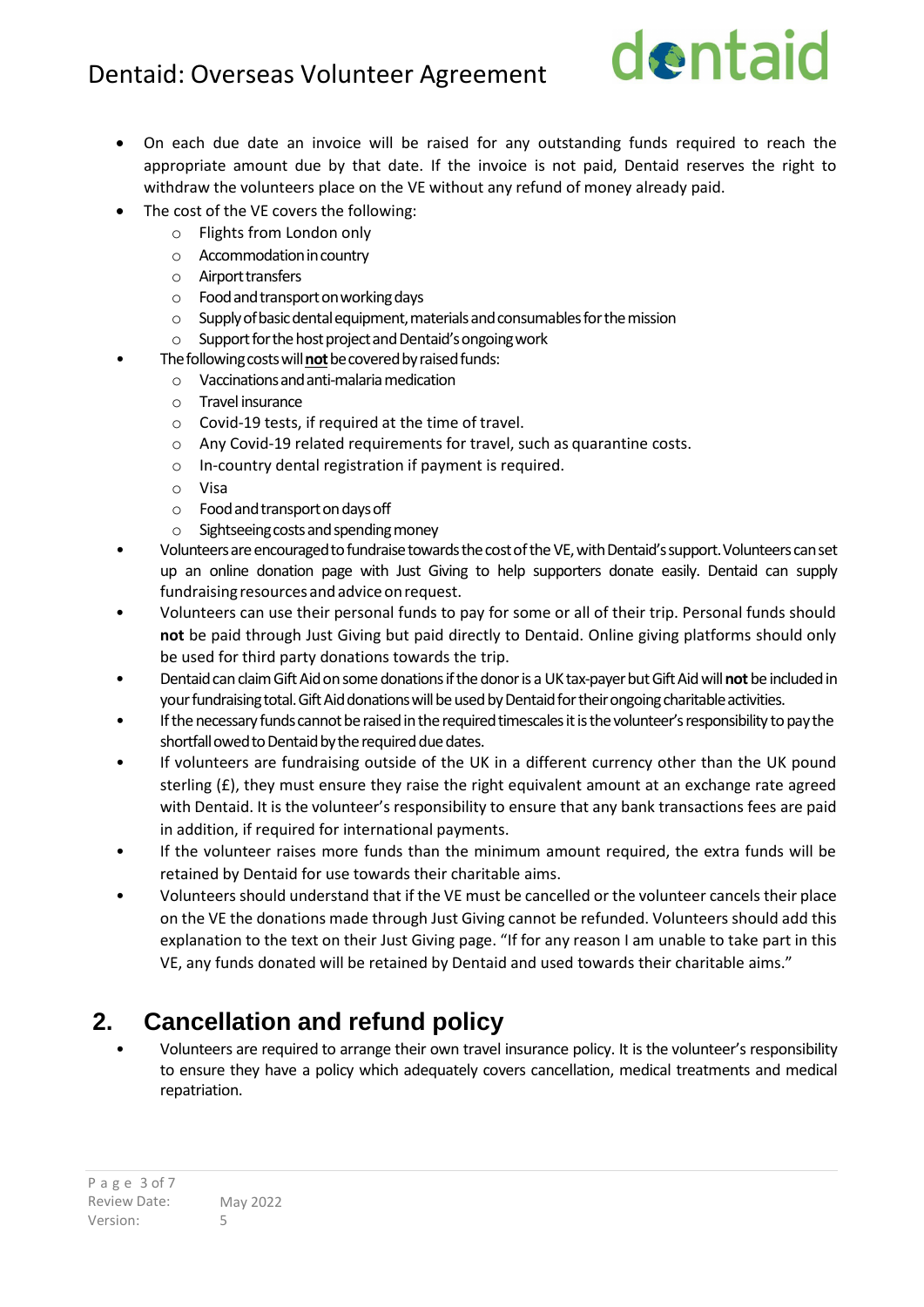

- All deposits, payments and fundraising (online and offline) are non-refundable and non-transferable to other volunteers at any time, in any circumstances if cancelled by the volunteer.
- If the volunteer needs to cancel their place on a VE for any reason notice should be given in writing via email to Dentaid's Overseas Volunteer Manager at the earliest possible opportunity.
- Dentaid reserves the right to re-advertise their place and offer it to another volunteer. The volunteer will not be refunded by Dentaid nor transferred to another VE in these circumstances, but volunteers may be able to make a claim with the travel insurance provider if the reason for cancellation is covered by their insurance policy.
- Places on a Dentaid VE are non-transferable between volunteers.
- If for reasons beyond Dentaid's control, the VE must be cancelled by Dentaid, the donations made through Just Giving cannot be refunded. These funds can be used towards another VE, as long as the new VE takes place within 18 months of the original planned VE. Otherwise, funds will be used within Dentaid's core funds.
- If for reasons beyond Dentaid's control, the VE must be cancelled by Dentaid, the deposit you have paid will be refunded or transferred to another VE, as long as the new VE takes place within 18 months of the original planned VE.
- If for a reason beyond Dentaid's control, the VE must be cancelled by Dentaid, any funds paid by the VE themselves (rather than by fundraising and seeking donations) may be refunded by Dentaid.

#### <span id="page-3-0"></span>**3. Volunteer's Responsibilities**

#### APPLICATION PROCESS AND REQUIREMENTS

- To be considered for a volunteer position, candidates mustsubmit a Dentaid Volunteer Application eForm found on the Dentaid website [www.dentaid.org](http://www.dentaid.org/)
- Volunteers are committed to the VE they apply for. Transferring to different dates or a different VE is not permitted unless it is considered feasible by the Dentaid Overseas Volunteer Manager. Such requests must be made in writing to the Overseas Volunteer Manager and their decision in this matter is final. If a transfer is not feasible and the volunteer cannot attend the VE they applied for the cancellation policy applies and the volunteer will not be refunded.
- Numbers of volunteers on each team is limited and places can only be secured with a deposit payment. Places are offered on a first come, first served basis on payment of the invoice.
- Volunteers must be at least 18 years old on the day of departure.
- Part of the application process is to supply Dentaid with two character references. Dentaid will contact your referees independently to request a reference. One should be a professional referee and the other can be a professional or personal referee. Referees should **not** be a member of your family or a Dentaid employee or another Dentaid volunteer.
- Dentaid will choose the most suitable applicants to take part in the VE and Dentaid's decision in this matter is final.
- Volunteers must supply Dentaid with copies of the following documents at time of application:
	- o Dental registration certificate with the GDC or equivalent.
	- o Relevant dental qualification certificate.
	- o DBS certificate or similar police/criminal record check
	- o Passport
	- o C.V.
	- o Medical form signed by a doctor if there are any medical issues.
- Volunteers must be registered to practice dentistry with the GDC or equivalent body.
- Volunteers must have a valid passport with at least 6 months validity to run from the date of return to the UK or their home country.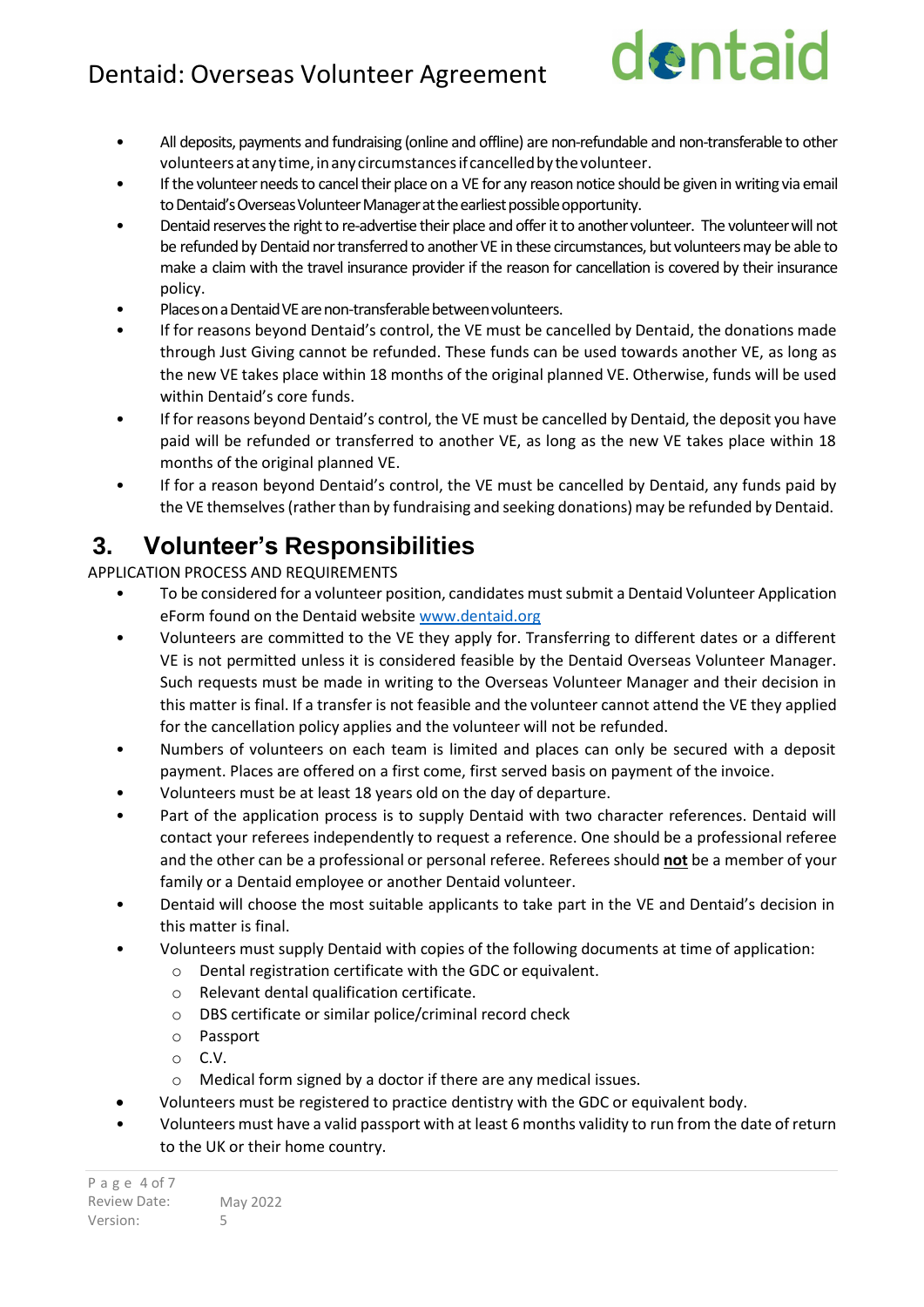

- It is the volunteer's responsibility to organise and pay for the appropriate visa for the VE.
- If the volunteer is refused passage and/or entry/exit to or from the country to be visited, any additional costs incurred are the volunteer's responsibility.

#### HEALTH AND WELL BEING OF THE VOLUNTEER

- Volunteers must take responsibility for their health and wellbeing and fitness to take part in the VE. If the volunteer has any medical concerns these should be discussed with their doctor in relation to their suitability to take part in an overseas VE. The volunteer's doctor is then required to sign the volunteer's medical form to confirm their agreement for the volunteer to take part.
- Volunteers are responsible for informing Dentaid of any medical condition that may affect them while on the Dentaid VE. Dentaid cannot take responsibility for any incidents occurring on a Dentaid VE as a result of a volunteer's previously undisclosed medical condition.
- If a volunteer becomes pregnant before the VE commences, they must inform Dentaid at the earliest opportunity. It is highly likely that the volunteer will be required to withdraw their place on the VE due to the significant risks to the mother and unborn child of travel and the lack of medical assistance available in the countries we visit. The cancellation and refund policy above will apply.
- Candidates who suffer from alcohol or drug dependency, or any other chronic condition that may become acute during a VE are not permitted to take part.
- Volunteers must visit the travel clinic at their GP surgery and follow their professional advice on which travel vaccinations and anti-malaria tablets are required for the country they are visiting.
- Dentaid will not be responsible for any costs, claims, losses and expenses arising including costs of medical care, repatriation e.g. flights and legal expenses.

#### COVID-19

- Dentaid strongly recommends that all overseas volunteers are fully vaccinated against Covid-19. All volunteers will be asked to state if they have received the vaccine. Although we hope that our volunteers will be fully vaccinated against Covid-19 before embarking on their VE, we are aware that current guidelines state we are not able to make it a requirement in order to join our overseas volunteering teams.
- However, Dentaid reserves the right to require you to have a vaccine if it is a requirement to enter any country you are volunteering in or passing through. Should this be the case Dentaid will advise volunteers of the requirement for proof of vaccination. Should volunteers not comply with this, they will not be able participate in a Dentaid volunteering experience. They will not receive a refund of any money paid or donated.
- Volunteers must adhere to and cover the cost of all Covid-19 related requirements for travel to the countries they are visiting or passing through.

#### TRAINING

- Every volunteer is required to attend Dentaid's volunteer training day prior to their VE. There will be an additional cost of £20 for the training day. This is an essential part of preparing for a successful VE and volunteers will be accredited with ECPD hours for attending.
- The volunteer must also attend the orientation meeting and the daily debrief meetings held at the end of each working day on the VE. These meetings are an essential part of the VE.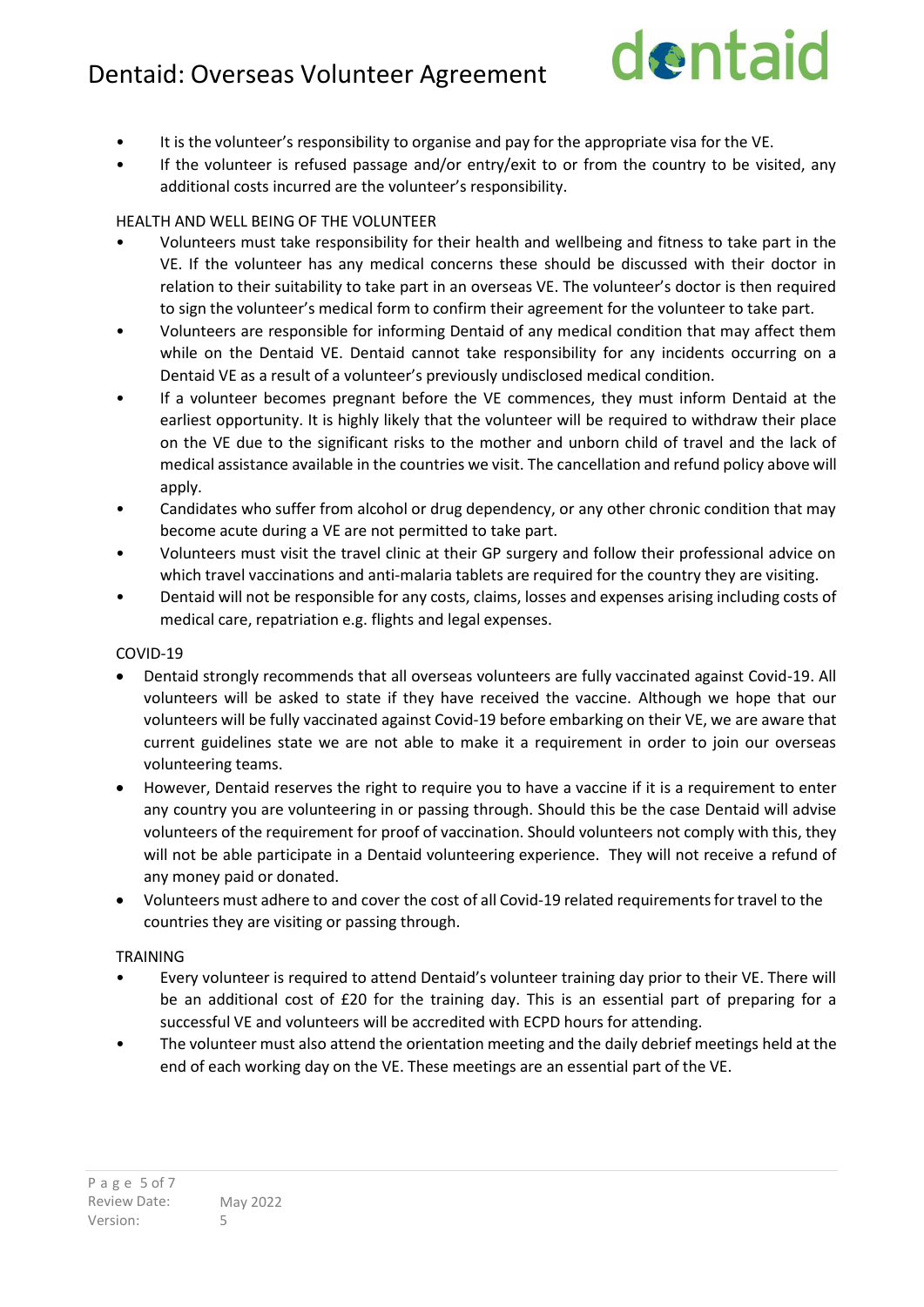# dentaid

• Volunteers will be awarded ECPD hours for participating in the VE, but **only** if the VE attends all three elements of the training, which are 1. the training day prior to the VE, 2. The orientation meeting, 3. The daily debrief meetings.

VOLUNTEERS COMMITMENTS WHILE ON THE VOLUNTEER EXPERIENCE

- Drug or alcohol misuse will not be tolerated at any time while on the volunteer VE and failure to comply may result in the volunteer being asked to leave the team, at their own expense.
- Dentaid has a duty of care towards its end beneficiaries (the patients) and it is the volunteer's role to help satisfy the Dentaid mission. Therefore, the volunteer will be expected to follow the directions ofthe Dentaid Team Leader and host organisation. Volunteers must accept the authority of Dentaid's Team Leader and the host organisation.
- Volunteers must attend all team meetings while on the dental mission. They must also cooperate fully with the team to ensure successful outcomes of the dental mission and the mutual enjoyment of the whole team.
- Volunteers must always respect the culture and traditions of the host country, especially with regards to appropriate dress and use of alcohol and cigarettes. Volunteers must follow the Team Leader's instructions on these matters.
- Volunteers must recognise that they represent Dentaid at all times and therefore should not behave in any way that brings the charity into disrepute. Nor should they compromise the high standards of professionalism which are required on a Dentaid volunteer VE.
- If a volunteer's behaviour is deemed by the Team Leader to not be appropriate, the volunteer may be excluded from activities during the visit or even asked to leave the team, at their own expense.
- It is in the volunteer's best interests to read all the information supplied to them.
- VE itineraries cannot be guaranteed. There may be changes to the itinerary, schedule or accommodation at any time and it may not be possible for all activities to take place due to unforeseen circumstances. Dentaid will provide as much notice and information as possible.

#### PROMOTION OF DENTAID'S WORK

- Volunteers should endeavour to use their volunteer experiences to increase awareness of the dental needs in developing countries and of Dentaid's work to serve those needs. This may include giving presentations to groups or volunteering on Dentaid's stand at the dental shows.
- Volunteers should be very careful when using social media. Naming people, commenting on and making judgements about the host country, its people or government must be avoided as this can cause great offense.
- Always ensure you have permission when taking photos of people in the community, especially children, patients, project staff or other volunteers.
- Volunteers should look to provide Dentaid with photos, videos and a written report from their overseas volunteer experience to help raise the profile of Dentaid's work to improve dental health around the world.
- Volunteers should keep up to date with Dentaid news on their website or by following its social media pages.
	- o **Website:** [www.dentaid.org](http://www.dentaid.org/)
	- o **Facebook:** [www.facebook.com/dentaid.charity](http://www.facebook.com/dentaid.charity)
	- o **Twitter:** [www.twitter.com/dentaid\\_charity](http://www.twitter.com/dentaid_charity)
	- o **Instagram:** @dentaidcharity
	- o **Linked In:** <https://www.linkedin.com/company/dentaid-charity>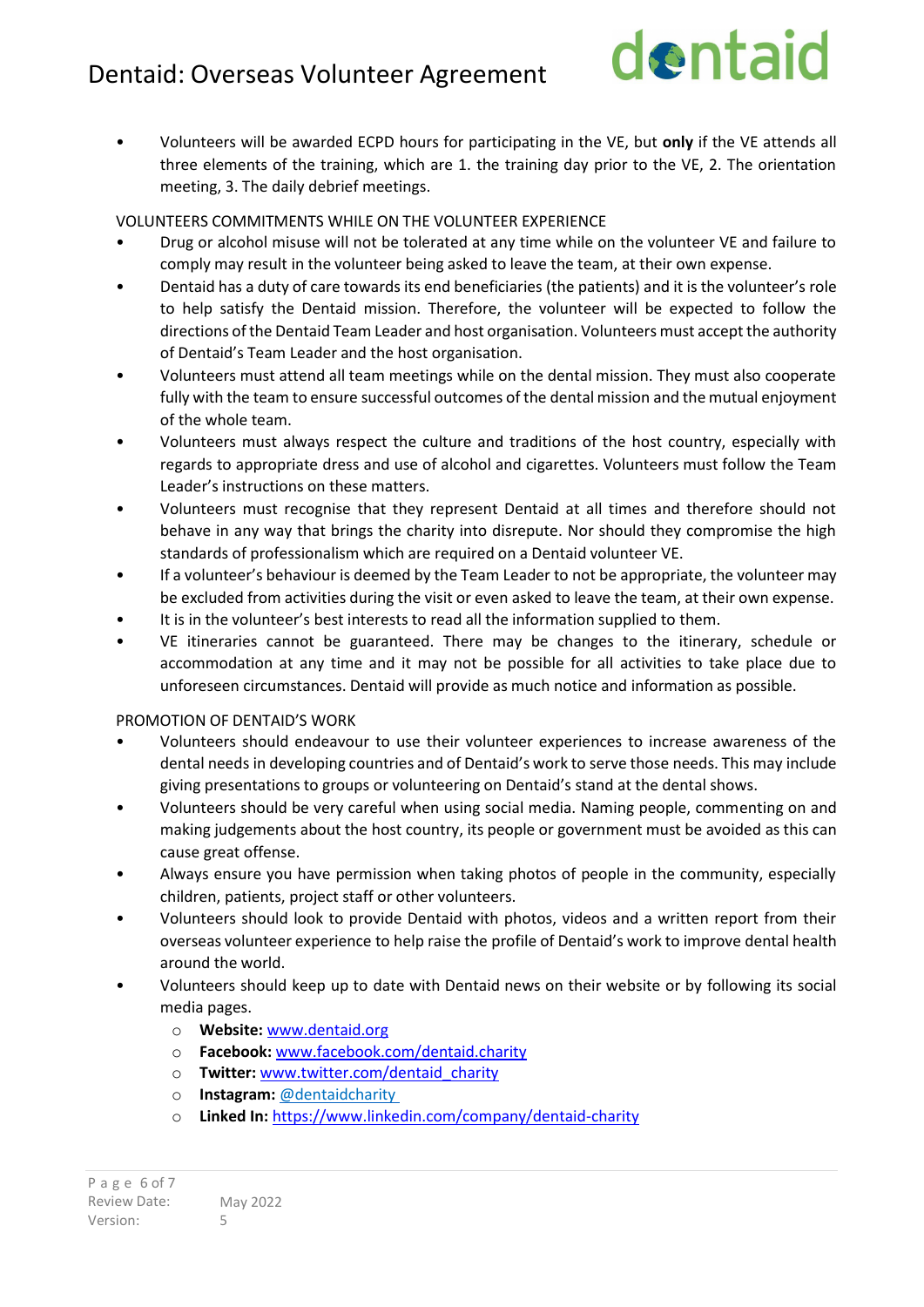

#### LIABILITY

• Volunteers participate at their own risk and Dentaid shall have no liability for any loss or damage incurred by the volunteer, however arising, or for cancellation of the visit for any reason outside